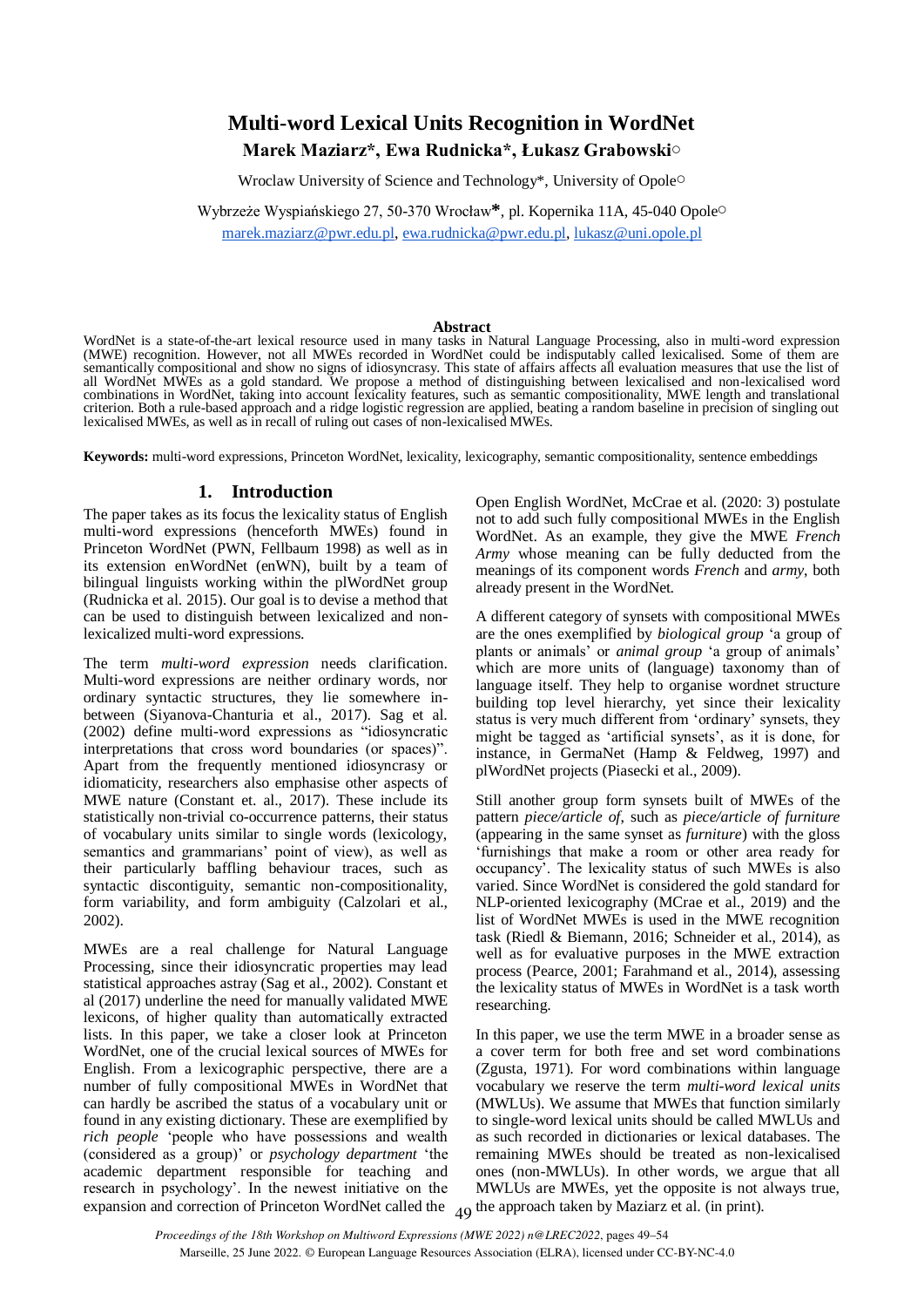In short, we compare a sample of PWN and enWN MWEs with several general-purpose English dictionaries. Shedding the burden of proof on dictionary editors, we consider MWLU those MWEs that appear in at least one of the dictionaries. Employing additional linguistic and lexicographic criteria, such as MWE length, its semantic compositionality or translational equivalent criterion (for details, see Sec. 2), we scrutinise their usefulness in the task of automatic recognition of lexicalized MWEs (MWLUs) (Sec. 3 and 4). Since the selected dictionaries contain general usage vocabulary, we believe that such a list of core lexicalised MWEs can be used in NLP for evaluative purposes in the MWE extraction task.<sup>1</sup>

### **2. Data set**

In order to build a data set for our experiments, we applied a rule-based procedure aimed at extracting MWEs from PWN and enWN. For these purposes, MWEs were operationally defined as sequences of graphic words (Sag et al. 2002), separated by at least one space. To extract them, we first drew all PWN and enWN synsets containing such MWE lemmas and next built a dataset of MWE lexical units (LUs, that is lemma, POS, sense number triplets). An inspection of the obtained dataset has shown a number of proper names and specialist terms. We decided to remove them from the MWE dataset, since we focus on common nouns and general-usage vocabulary. Proper names were identified by the internal *Instance* relation and by the inter-lingual I-instance relation to plWordNet synsets. Biological taxonomy and chemistry terms were singled out on the basis of hyponymy relation to the following top synsets: {organism 1}, {biological group 1}, {chemical element 1} and {chemical 1}. After the filtering, we were left with 39,406 MWEs. Their part of speech (POS) statistics are given in Table 1.

|   | nouns | verbs | adjectives | adverbs |
|---|-------|-------|------------|---------|
| # | 33713 | 389.  | 540        | 764     |
| % | 36%   | 1%    | 2%         | 1%      |

Table 1: POS statistics for the MWE dataset

Table 1 shows that most MWEs in the dataset are nouns (86%). Verbs make up for 11%, while adjectives and adverbs are scarce, with (2%) and (1%), respectively.

Now, to verify the lexicality of MWEs in our dataset we decided to consult general-purpose English dictionaries such as Collins<sup>2</sup>, Longman<sup>3</sup>, Oxford Lexico<sup>4</sup> and Merriam-Webster<sup>5</sup>. For these purposes, we drew a random sample of 200 MWEs from our dataset and looked them up in the reference dictionaries. Crucially, we paid close attention to MWE senses checking if the sense of an MWE in a dictionary matches its sense from PWN or enWN. MWEs that were recorded in at least one dictionary were considered MWLUs. The ones absent from the dictionaries were treated as non-lexicalised l

multi-word expressions and called non-MWLUs. The results of manual annotation are given in Table 2.

| class                                                      | nouns | verb | adject. | adverbs | sum  |
|------------------------------------------------------------|-------|------|---------|---------|------|
|                                                            |       | S    |         |         |      |
| <b>MWLU</b>                                                | 114   |      |         |         | 124  |
| nonMWLU                                                    | 68    |      |         |         | 76   |
| sum                                                        | 183   | 15   |         |         | 200  |
| $\frac{0}{0}$                                              | 92%   | 8%   | 0%      | 1%      | 100% |
| Table 2: POS and lexicality status statistics for a random |       |      |         |         |      |

200 MWE sample

Table 2 shows that the distribution of POS in the 200 sample mirrors its distribution in the whole MWE dataset (cf. Tab. 1). As for the lexicality status, MWLUs overgrow non-MWLUs by almost a half.

Our ultimate goal was to come up with algorithms which would allow us to recognise MWLUs and non-MWLU in our dataset of 39k MWEs. To this end we applied both a rule-based approach and a statistical one. The 200 MWE sample was used to train a logistic classifier and to evaluate both approaches (Sections 3 and 4). We decided to use several features and automatically annotated with them both the small sample and the whole MWE dataset. The features were as follows:

- the presence of an inter-lingual *I*-synonymy link (Rudnicka et al., 2012) between a pair of Polish (plWordNet) - English (PWN or enWN) synsets (with the English one containing an MWE);
- the presence of an MWE lemma in a Polish-English conglomerate 'cascade' dictionary (Kędzia et al., 2013);
- the length of an MWE in terms of the number of its characters (excluding spaces) and spaces between component words;
- the cosine of an angle between an MPNet (Masked and Permuted Pre-trained Neural Network, Song et al., 2020) sentence embedding 768D vectors calculated separately for an MWE lemma itself and its WordNet gloss;
- the number of an MWE sense.

All of the above *lexicality* features were used in logistic regression, while the I-synonymy and cascade dictionary criteria were solely used in a rule-based approach.

The inter-lingual synonymy relation entails close correspondence in meanings and relation structures (Rudnicka et al., 2012). Our hypothesis is that English MWEs from synsets holding this relation are more likely to be lexicalised. The idea behind using a cascade dictionary is similar. The cascade dictionary is a collection of 12 Polish-English dictionaries and lexical resources arranged in a cascade with the most reliable on the top (Kędzia et al., 2013). It was sufficient to find an MWE in at least one of its 12 sub-dictionaries; we also used each separate dictionary as a predictor for regression (see. Sec. 4 below). Another feature - the length of an MWE is correlated with MWE's frequency in corpora.<sup>6</sup>

-

<sup>&</sup>lt;sup>1</sup>Still, corpora do not contain all fixed expressions found in dictionaries and the frequency of such MWEs varies to a great extent (Svensén, 2009: 191).

<sup>2</sup> https://www.collinsdictionary.com/

<sup>3</sup> https://www.ldoceonline.com/

<sup>4</sup> https://www.lexico.com/

<sup>5</sup> https://www.merriam-webster.com/

<sup>50</sup> 2001) and calculating frequency counts *f* for all MWE lexical 6 Indeed, taking SemCor 3.0 corpus (Mihalcea & Moldovan,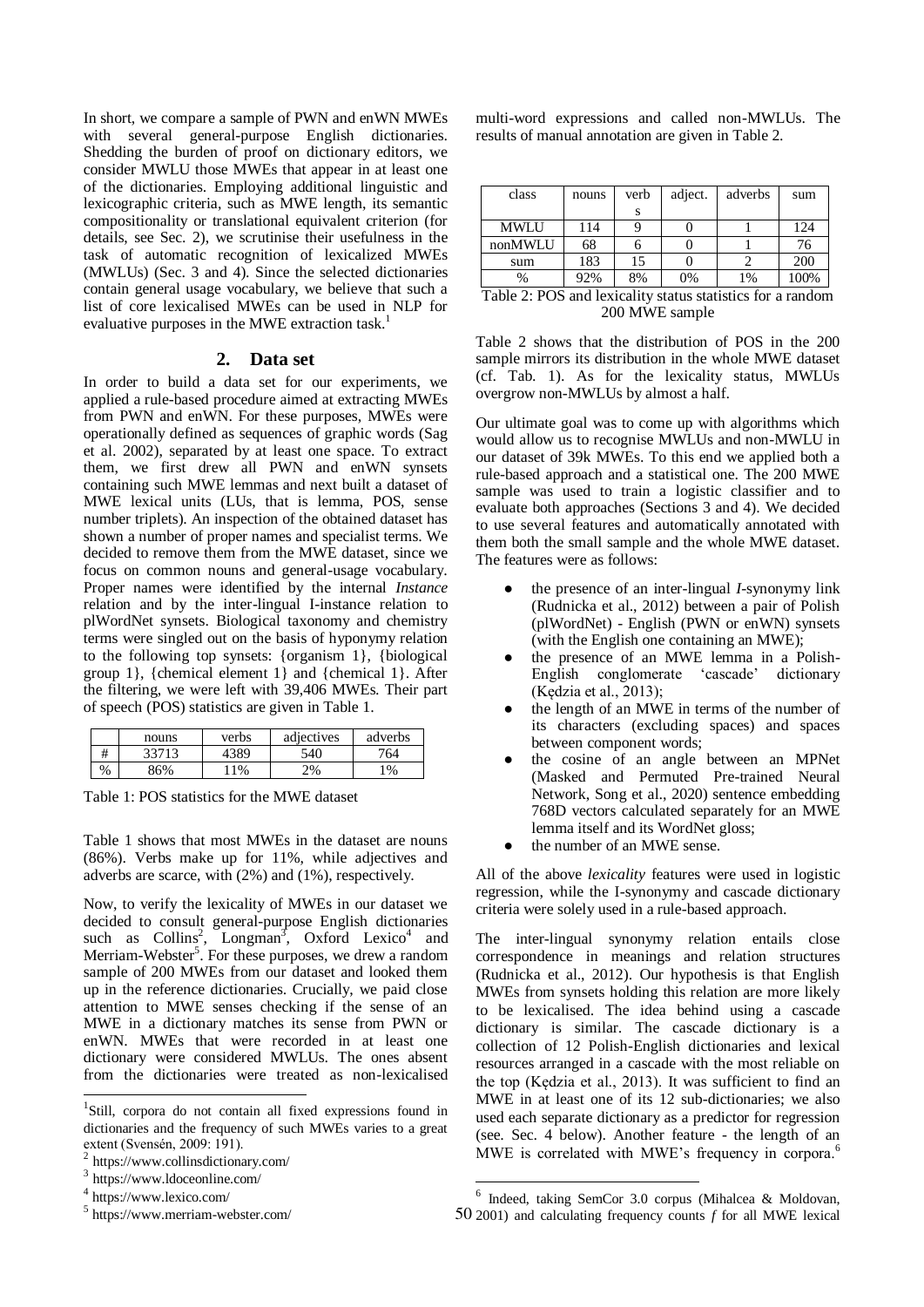We assumed that longer MWEs are much rarer in usage than shorter ones. Semantic similarity between MWE's WordNet definition (gloss) and its lemma approximated semantic compositionality of the MWE (measured in the vector space using word embeddings and cosine similarity).<sup>7</sup> Semantically non-compositional MWEs were supposed to be defined with the use of words semantically more distant from MWE elements. The number of senses is correlated with the relative frequency of a given sense (when compared to other senses; more frequent senses are equipped with higher ranks).<sup>8</sup>

In Figure 1, we present descriptive statistics for five lexicality features (MWE length, MPNet cosine, Isynonymy criterion, cascade dictionary equivalent test and WordNet sense number) across our MWE sample. As shown, MWEs from dictionaries are shorter (Welch's test<sup>9</sup>:  $t(123.14) = -4.66$ ,  $p < .001$ ) and less semantically similar to their definitions (Welch's  $t(160.85) = -2.20$ ,  $p =$ .029) than MWEs not found in the four reference dictionaries. MWLUs are also more frequently found in the cascade dictionary ("cascDict") than non-lexicalised MWEs (Pearson's chi-squared test:  $\Box^2(1, N = 200) =$ 10.81,  $p = .001$ ), while the *I*-synonymy ("synonymy") criterion does not clearly determine class boundaries: 58% of nonMWLUs and 51% of MWLUs had their interlingual equivalent in plWN ( $\Box^2$  = 0.688, *p* = .407).<sup>10</sup> Also, higher sense numbers ("senseNo") are characteristic for non-lexicalised MWEs: *t*(123) = 2.31, *p* = .023.



units we obtained the following values of MWE mean lengths *mL*(*f*) (in characters):  $mL(f = 1) = 11.1$ ,  $mL(2) = 10.7$ ,  $mL(3) =$ 10.4,  $mL(4) = 10.0$ ,  $mL(f = 5+) = 9.8$ . A similar law for simplex words is known as Zipf's law (Piantadosi et al., 2011).<br><sup>7</sup> Disland (2020), far instance, used the against similar

l

Pickard (2020), for instance, used the cosine similarity for the comparison between MWE lemma embedding vectors and their constituent word embeddings.

<sup>8</sup> For SemCor 3.0 and all lexical units (not only for MWEs) we obtained following values of mean frequency *F* per a given sense ordinal number #*n*: *F*(#1) = 8.0, *F*(#2) = 7.2, *F*(#3) = 5.8,  $F(\text{#4+}) = 5.2$ . If we take into account only MWEs, we would get something unintuitive:  $F_{\text{MWE}}(\#1) = 2.7$  and  $F_{\text{MWE}}(\#2+) = 2.8$  (the difference is significant at 5% significance level in the *U* Mann-Whitney test).

Welch's *t*-test for two samples (Delacre et al., 2017).

<sup>10</sup>This unexpected tendency can be due to the fact that Isynonymy is a synset-level relation and not a lexical unit one. Synsets are built of one, two or even more lexical units and the degree of interlingual correspondence between specific pairs of Polish-English LUs within a pair of Polish-English synsets linked by this relation can differ.

Figure 1: Dictionary-based MWE classes related to lemma length (charLength ~ MWE rarity) and similarity between an MWE definition and its lemma ( $cosMPNet ~ MWE$ semantic compositionality). The proportion of *I*synonymy and cascade dictionary cases per class are shown in the top-right table. Abbreviations: "charLength" - the length of an MWE in characters; "cosMPNet" cosine similarity of MPNet vectors calculated for MWE lemma and its enWN definition; "synonymy" - *I*synonymy case; "cascDict" - MWE found in at least one of 12 cascade sub-dictionaries, "senseNo" - sense rank, i.e. the ordinal number of wordnet sense (aka *variant*).

#### **3. Rule-based approach**

We attempted to verify the validity of the inter-lingual equivalent criterion in distinguishing between MWLUs and non-MWLUs. We assumed that lexicalised MWEs should have *I*-synonymy and should be found in at least one out of 12 cascade sub-dictionaries. The rule-based procedure allowed to determine the MWLU class with high precision and low recall. In a one-tailed bootstrap percentile test (Tibshirani & Efron, 1993) for greater than zero difference the approach gained higher MWLU class precision than the uniform random baseline ( $p = .027$ ). Also the non-MWLU class was successfully ruled out with 87% recall, clearly above the baseline  $(p < .001)$ . On the other hand, the recall of the MWLU class was lower than the random baseline  $(p < .001)$ . We also could not prove any difference between the rule-based model and the random baseline in terms of the non-MWLU class precision ( $p = .17$ ).

| 200 MWE sample  |             | real class  |             | efficacy |     |
|-----------------|-------------|-------------|-------------|----------|-----|
|                 |             | <b>MWLU</b> | Non         | P        | R   |
|                 |             |             | <b>MWLU</b> |          |     |
| rule-           | <b>MWLU</b> | 32          | 10          | 76%      | 26% |
| based           | Non         | 92          | 66          | 42%      | 87% |
|                 | MWLU        |             |             |          |     |
| random baseline |             | real class  |             | efficacy |     |
|                 |             | <b>MWLU</b> | Non         | P        | R   |
|                 |             |             |             |          |     |
|                 |             |             | <b>MWLU</b> |          |     |
| random          | <b>MWLU</b> | 62          | 38          | 62%      | 50% |
| class           | Non         | 62          | 38          | 38%      | 50% |

Table 3: Confusion matrix and efficacy of the rule-based approach. Symbols: P - precision; R - recall. Bolded values are significant at .95 confidence level in bootstrap testing

Figure 2 presents classes established using manual rules with regard to five lexicality features for the 200-MWE sample. In contrast to real classes (Fig. 1), the rules seem not to take into account neither MWEs' length  $(\sim$ frequency) nor their semantic compositionality. Instead, they rely solely (quite successfully) on translational criteria.

All in all, from the initial sample of 39,406 English MWEs, we obtained 6,390 potential MWLUs with the estimated precision of 76%. To validate the result, we randomly selected 18 MWEs out of the prediction class of MWLUs. Only 2 MWEs were not found in the four reference English dictionaries, which yields a 90%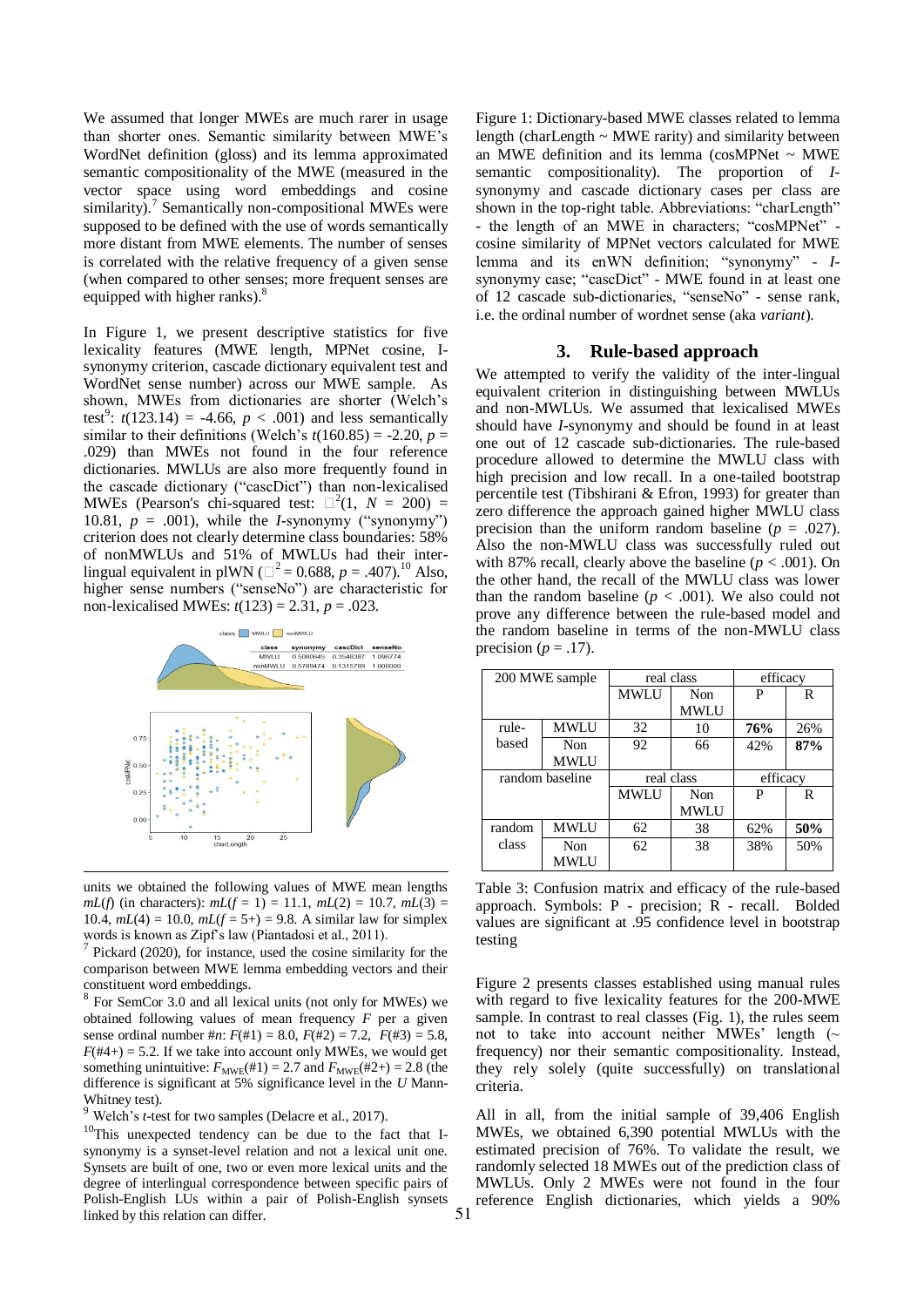confidence interval for the precision in the 67-97% range. $<sup>11</sup>$ </sup>



Figure 2: Classes obtained using manual rules with regard to lemma length (charLength ~ MWE rarity) and similarity between an MWE's definition and its lemma (cosMPNet ~ MWE semantic compositionality). Proportion of *I*-synonymy and cascade dictionary cases per class are shown in the top-right table. Abbreviations as in Figure 1.

### **4. Statistical approach**

We used the same 200 MWE sample and took into consideration all calculated lexicality features. Then, ridge logistic regression was applied and precision and recall statistics were calculated in non-parametric .632 bootstrap cross-validation, with 1,000 repetitions (Efron, 1983; Efron & Tibshirani, 1997). Each time the training data set had to be balanced by resampling the smaller class of nonlexicalised MWEs with replacement. Table 4 presents the mean efficacy of the logistic regression approach. The confusion matrix was averaged from probabilities of each cell in  $1,000$  iterations.<sup>12</sup> The random baseline was obtained by assuming equal probabilities of both classes. In one-tailed test<sup>13</sup> the logistic model turned out to be better than the uniform distribution random baseline with regard to the precision of the MWLU class ( $p < .001$ ), as well as the precision and the recall of the nonMWLU class ( $p = .001$  and  $p = .002$ , respectively). The difference between the logistic model and the random baseline was insignificant, when we compared the recall of the MWLU class ( $yp = .702$  in the test). The recall for the MWLU

<sup>12</sup> From the equation

l

[1] 
$$
Pr_i(j) = \sum_{i=1}^{n} [0.632 \cdot Pr_i^{test}(j) + 0.368 \cdot Pr_i^{subst}(j)],
$$

where  $Pr_i(i)$  signifies the probability of the *j*-th cell in *i*-th repetition, the superscript <sup>fest</sup> denotes the bootstrap out-of-bag testing sample, while subst refers to the bootstrap (unbalanced) training set substituted to the model taught on the very same (though balanced) sample (Efron, 1983).

class was approximately twice as high as in the rule-based approach.

| <b>200 MWE</b>  |      | real class  |             | efficacy |     |
|-----------------|------|-------------|-------------|----------|-----|
| sample          |      | <b>MWLU</b> | Non         | P        | R   |
|                 |      |             | <b>MWLU</b> |          |     |
| <b>RLR</b>      | MWLU | 55.9        | 12.8        | 83%      | 45% |
| class           | Non  | 68.2        | 63.1        | 49%      | 83% |
|                 | MWLU |             |             |          |     |
| random baseline |      | real class  |             | efficacy |     |
|                 |      | <b>MWLU</b> | Non         | P        | R   |
|                 |      |             | <b>MWLU</b> |          |     |
| rand.           | MWLU | 62          | 38          | 62%      | 50% |
| class           | Non  | 62          | 38          | 38%      | 50% |
|                 | MWLU |             |             |          |     |

Table 4: Mean confusion matrix and mean efficacy of the statistical approach. Symbols: P - precision, R - recall, RLR - ridge logistic regression, rand. - random. Bolded values are significant at .95 confidence level in bootstrap testing

We re-taught the model on the whole 200 MWE sample and used it to assess the lexicality of all MWEs in WordNet.<sup>14</sup> The sign of parameters of the regression function for the non-MWLU class is clearly visible in Figure 3. *I*-synonymy ("synonymy"), MWE length ("charLength"), MWE complexity ("noOfSpaces") and MPNet vectors cosine ("cosMPNet") are positively correlated with the confidence level of logistic regression and help increase the probability of ascribing nonlexicality status to an MWE, while sense variant number ("senseNo") and cascade dictionary criterion ("cascDict") decrease the probability (blue bars, "coeff"). MWE length in characters, cascade dictionary criterion and cosine similarity could be treated as the most prominent lexicality features in the regression model (Spearman's rho  $> 0.3$ ).



Figure 3: Relative impact of lexicality features on the logistic function for the "non-MWLU" prediction class. With blue bars we mark regression coefficients (both cascDict and senseNo are negatively correlated with the confidence measure). Lexicality features are ordered according to the value of their *absolute* correlation with the regression confidence (red bars).

Finally, 18,971 MWEs were labelled "MWLU" by the logistic model (48% of all 39,406 MWEs). Figure 4 shows descriptive statistics for five lexicality features including MWE length, its semantic compositionality, I-synonymy, cascade dictionary criterion and sense variant. The prediction class "MWLU", as compared to "non-MWLU" class, contained more frequent and less semantically

-

<sup>11</sup> These include 16 MWEs found in dictionaries: *acid precipitation*, *alkaline battery*, *computational linguistics*, *cross section*, *dialectical materialism*, *electronic paper*, *field-effect transistor*, *fire ship*, *knock over*, *lapis lazuli*, *melanocytestimulating hormone*, *safe sex*, *white paper*, *wind farm*, *wisdom tooth*, *yolk sac*; while two MWEs were not included in any of our reference dictionaries, namely *diplomatic mission* and *masonry heater*.

<sup>&</sup>lt;sup>13</sup> We calculated percentile intervals for differences between 0.632 bootstrap CV logistic regression results and random baseline estimates.

<sup>52</sup> proper names, nor chemistry/biology terms.<sup>14</sup> More precisely speaking, those MWEs that were neither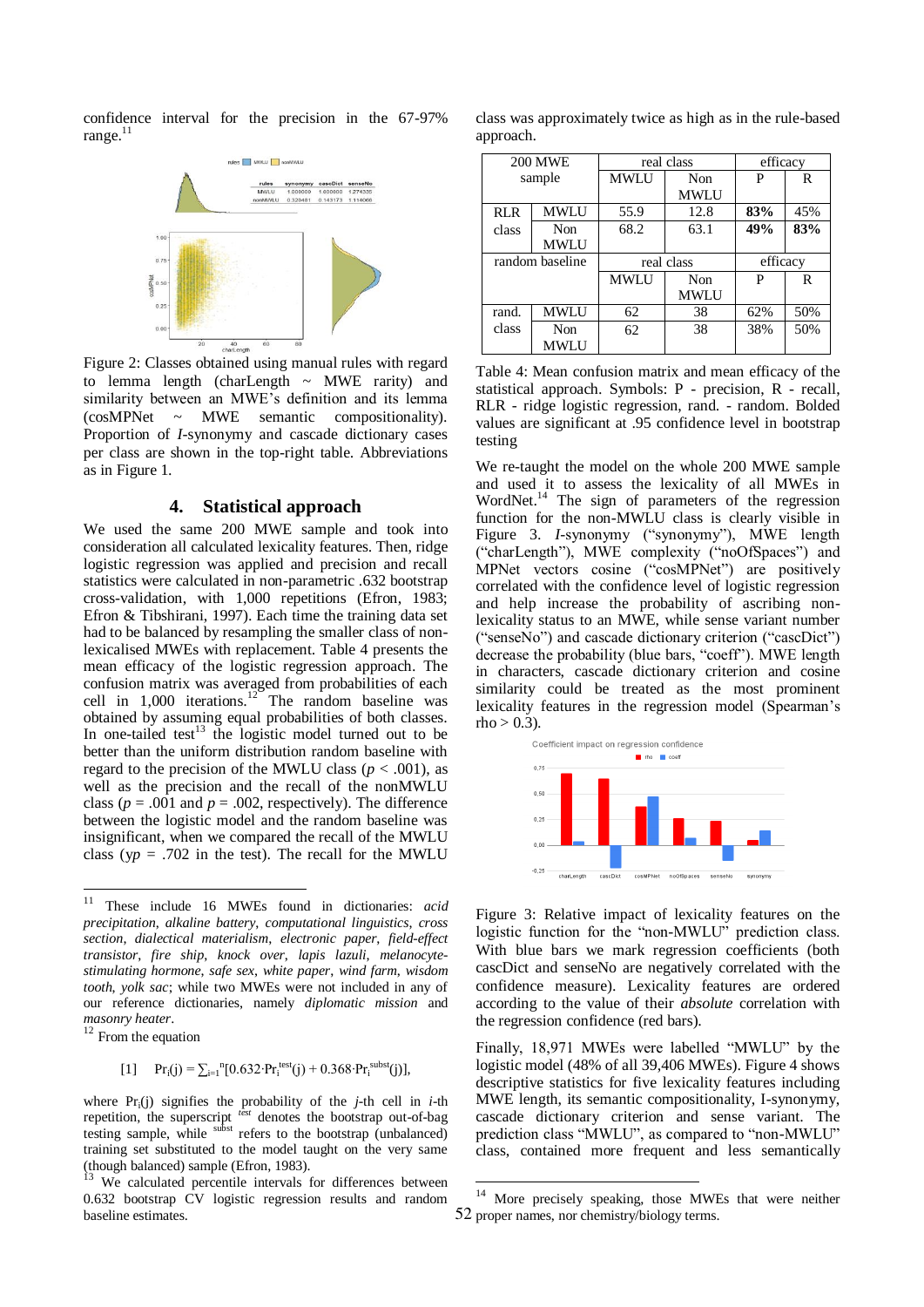compositional MWEs, which was intuitively expected. Also, cases of cascade sub-dictionaries were much more frequent in the "MWLU" class than in the class of "non-MWLU". *I*-synonymy, however, was more frequently found in the "non-MWLU" class. Prominent senses (with higher ranks/ lower sense ordinal numbers) occurred more frequently across the non-lexicalised class of MWEs.



Figure 4: Logistic regression prediction classes with regard to lemma length (charLength  $\sim$  MWE rarity) and similarity between an MWE's definition and its lemma (cosMPNet ~ MWE semantic compositionality). Proportion of *I*-synonymy and cascade dictionary cases per class is shown in the top-right table. Abbreviations as in Figure 1

To validate the precision of the "MWLU" class assignments, we randomly drew 50 MWEs from the 19k "MWLU" prediction class. Only 9 word combinations were not found in any of the four reference English dictionaries, which means a 95% confidence interval for the precision in the range of  $71-90\%$ .<sup>15</sup> This result is in accordance with the .632 bootstrap CV precision estimate  $(P = 83\%)$ .

We publish datasets used in this research under the CC BY-SA 4.0 licence on GitHub (https://github.com/MarekMaziarz/Multi-word-lexicalunits).

l

## **5. Conclusions**

In this study, we undertook an attempt at extracting the subset of multi-word lexical units (MWLUs) from PWN and its extension, enWordNet, by using two different approaches. In a rule-based approach and logistic regression, we were able to filter out many non-lexicalised MWEs with high precision  $($  > 70%). The completeness of both approaches differed though. The rule-based approach yielded approximately 25% of all MWLUs, while the statistical approach captured nearly 50% of the existing MWLUs. In absolute figures, we obtained 6,4k MWLUs and 19k MWLUs from WordNet, respectively. Importantly, both approaches made use of different lexicality features. As regards the rule-based approach, the features such as *I*-synonymy and cascade dictionary equivalent were used, while the statistical approach additionally capitalised on other automatically measured features: MWE length measured in characters, the cosine of the angle between embedding vectors calculated for WordNet glosses and MWE lemmas, MWE sense ordering in WordNet, and also on the existence of equivalents in each constituent cascade dictionary.

The proposed procedures and methods, which were designed to extract multi-word lexical units (MWLUs) from PWN and enWN, can be applied to NLP as a gold standard list of lexicalised MWEs. For example, they can be used to evaluate MWEs extracted from corpora. Moreover, additional research is still required to develop more precise guidelines for the inclusion of MWLUs into lexical databases such as wordnets.

Our approach, though successful, for sure could be improved. The greatest need now is to broaden the recall of the MWLU class. We plan to do this by applying new features to the statistical approach. Also the translational criterion of I-synonymy could be administered more properly on the level of lexical units (not synsets).

## **6. Acknowledgements**

This research has been funded by the Polish National Science Centre under the grant agreement No UMO-2019/33/B/HS2/02814.

#### **7. Bibliographical References**

- Calzolari, N., Fillmore, C. J., Grishman, R., Ide, N., Lenci, A., MacLeod, C., & Zampolli, A. (2002, May). Towards best practice for multiword expressions in computational lexicons. In *LREC Vol. 2*, pp. 1934- 1940.
- Constant, M., Eryiğit, G., Monti, J., Van Der Plas, L., Ramisch, C., Rosner, M., & Todirascu, A. (2017). Multiword expression processing: A survey. *Computational Linguistics*, 43(4): 837-892.
- Delacre, M., Lakens, D., & Leys, C. (2017). "Why psychologists should by default use Welch's t-test instead of student's t-test." *International Review of Social Psychology,* 30(1): 92-101. https://doi.org/10.5334/irsp.82
- Efron, B. (1983). Estimating the error rate of a prediction rule: improvement on cross-validation. *Journal of the American Statistical Association*, 78(382): 316-331.

<sup>15</sup>These include 41 MWEs found in dictionaries: *acid precipitation*, *alkaline battery*, *anonymous ftp*, *Ashcan school*, *Babinski sign*, *bell ringing*, *blank out*, *cerebral peduncle*, *chin wag*, *cloven foot*, *come to life*, *cross section*, *double up*, *dust mop*, *easy chair*, *electronic paper*, *field-effect transistor*, *fire ship*, *fish cake*, *food allergy*, *frig around*, *go on*, *Gram stain*, *ice tongs*, *knock over*, *lapis lazuli*, *light up*, *on one hand*, *OTC stock*, *peel off*, *post exchange*, *procrustean bed*, *rat cheese*, *safe sex*, *squad room*, *tank suit*, *wet suit*, *white paper*, *wind farm*, *wisdom tooth*, *yolk sac*; 9 MWEs were not spotted in any of our four dictionaries, i.e. *butt against*, *chip at*, *dummy up*, *iron trap*, *masonry heater*, *pack of cards*, *soaking up*, *vena pylorica* and *vulvar slit.* Please note that validation samples drawn for both rule-based and statistical approaches partially overlapped (cf. footnote 11).